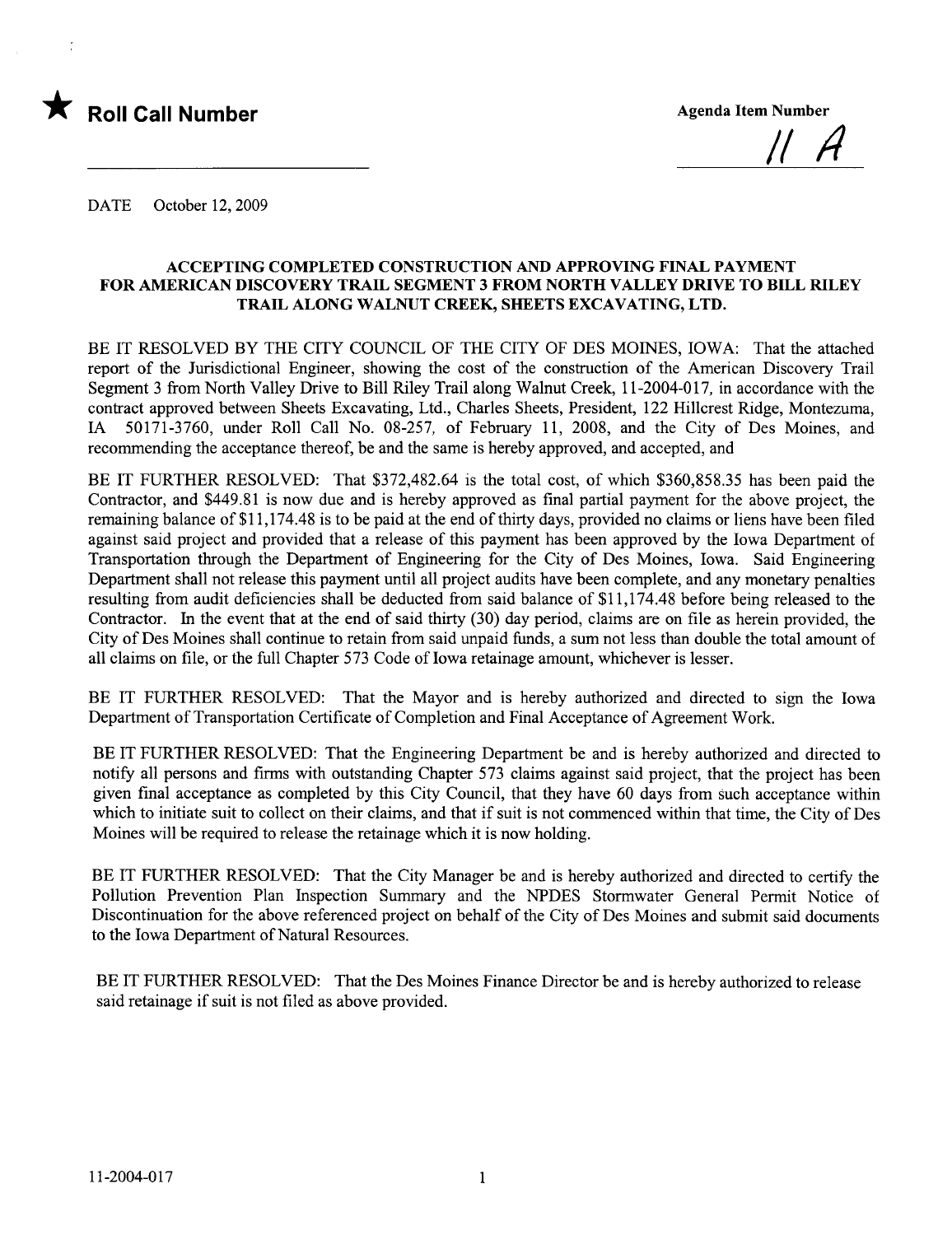

Roll Call Number Agenda Item Number /1 II

DATE October 12,2009

STP-ES-1945(705)--81-77

Moved by to adopt.

I 1 'n v erl butthe lines

Katheen Vanderpool Deputy City Attorney

FORM APPROVED: THE RESERVED OF THE RESERVED OF THE RESERVED OF THE RESERVED OF THE RESERVED OF THE RESERVED OF THE RESERVED OF THE RESERVED OF THE RESERVED OF THE RESERVED OF THE RESERVED OF THE RESERVED OF THE RESERVED OF

 $10<\alpha$ 

Allen McKinley Des Moines Finance Director

Funding Source: 2009-2010 CIP, Page Park-22, Recreation Trails, PKS045, Various Funding, Being: \$286,405.31 - 80% of Division 1 construction cost of \$358,006.64 from Federal STP Grant (Roll Call No. 01-2113 -~ \$773,000 max total for trail Segments 1,3, and 4); and \$86,077.33 - City G.O. Bonds for 20% of Division 1 construction cost and 100% of Division 2 construction cost.

| <b>COUNCIL ACTION</b> | <b>YEAS</b> | <b>NAYS</b> | <b>PASS</b> | <b>ABSENT</b>   | I, Diane Rauh, City Clerk of said City Council, hereby     |
|-----------------------|-------------|-------------|-------------|-----------------|------------------------------------------------------------|
| <b>COWNIE</b>         |             |             |             |                 | certify that at a meeting of the City Council, held on the |
| <b>COLEMAN</b>        |             |             |             |                 | above date, among other proceedings the above was          |
| <b>HENSLEY</b>        |             |             |             |                 | adopted.                                                   |
| <b>KIERNAN</b>        |             |             |             |                 |                                                            |
| <b>MAHAFFEY</b>       |             |             |             |                 | IN WITNESS WHEREOF, I have hereunto set my hand            |
| <b>MEYER</b>          |             |             |             |                 | and affixed my seal the day and year first above written.  |
| <b>VLASSIS</b>        |             |             |             |                 |                                                            |
| <b>TOTAL</b>          |             |             |             |                 |                                                            |
| <b>MOTION CARRIED</b> |             |             |             | <b>APPROVED</b> |                                                            |
|                       |             |             |             |                 |                                                            |
|                       |             |             |             |                 |                                                            |
|                       |             |             |             |                 |                                                            |
|                       |             |             |             | Mayor           |                                                            |

 $\mathfrak{B}$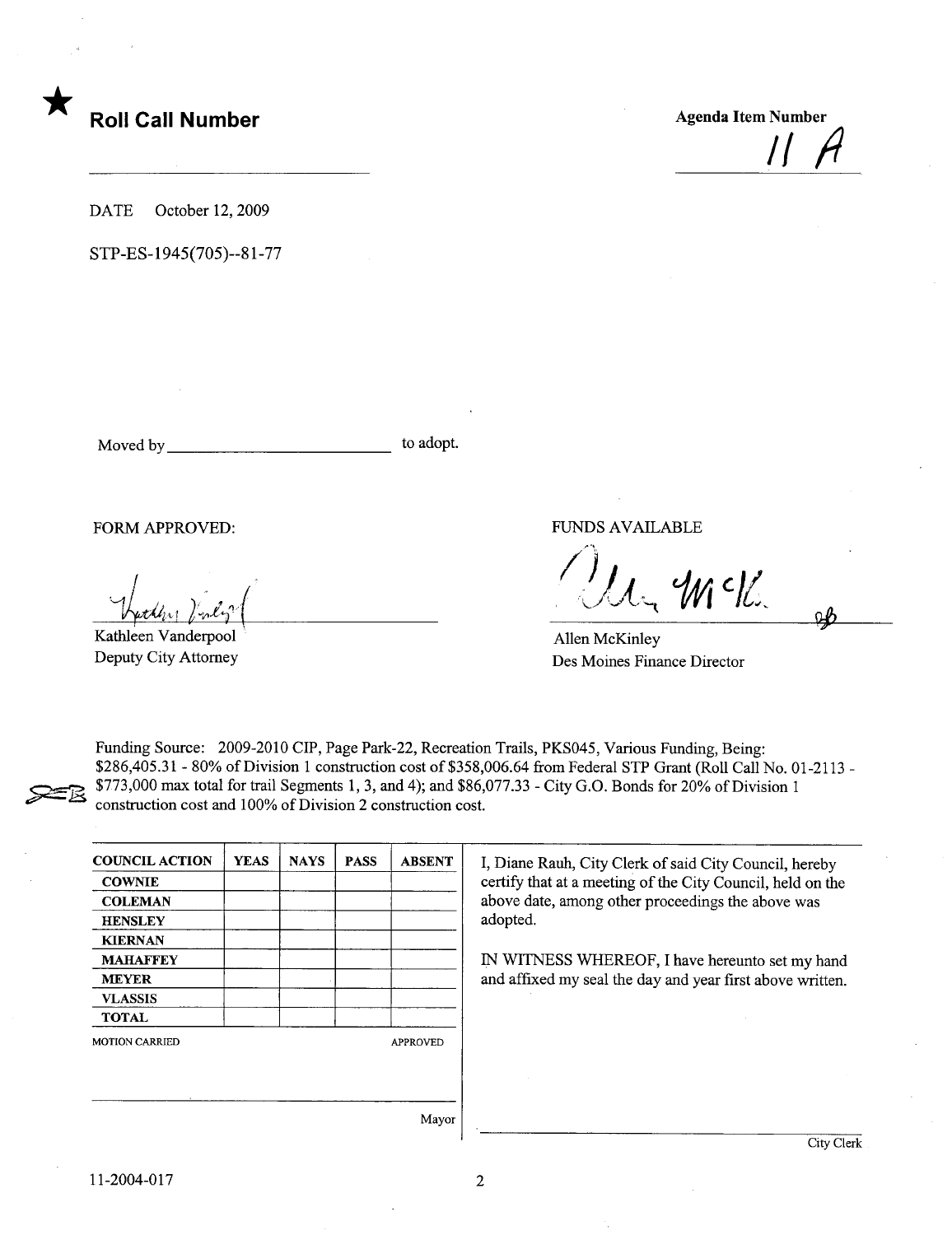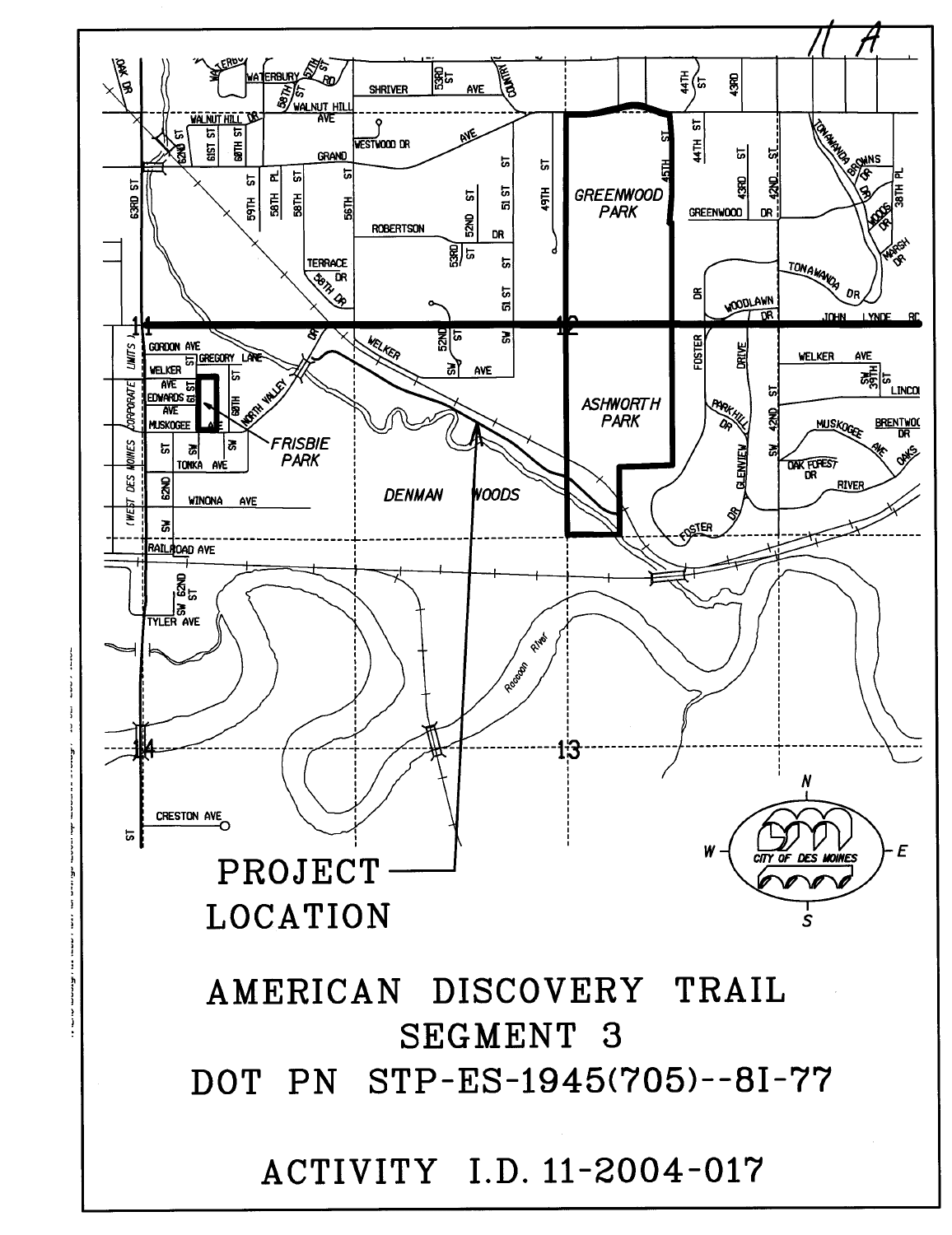# PROJECT SUMMARY

## American Discovery Trail Segment 3 **Activity ID** 11-2004-017

On February 11, 2008 under Roll Call No. 08-256, the City Council awarded the contract for the American Discovery Trail Segment 3 from North Valley Drive to Bil Riley Trail Along Walnut Creek to Sheets Excavating Ltd. The project includes a HMA trail, drainage culverts, surface restoration, and other incidental items.

Tabulated below is a history of project change orders.

| Change<br>Order No. | <b>Description</b>                                                                                                                                     | <b>Initiated</b><br>$\mathbf{B}\mathbf{y}$ | <b>Amount</b> |
|---------------------|--------------------------------------------------------------------------------------------------------------------------------------------------------|--------------------------------------------|---------------|
| $\mathbf{1}$        | 12/8/2008<br>Additional measures required to dry and stabilize wet and<br>unstable subbase for the trail construction. Delete HMA<br>samples bid item. | Engineering                                | \$17,545.00   |
| $\overline{2}$      | 2/9/2009<br>Remove log jam in Walnut Creek that caused erosion of<br>the creek bank adjacent to the American Discovery Trail.                          | Engineering                                | \$5,725.00    |
| 3                   | 7/21/2009<br>Adjust contract quantities to match as-built quantities.                                                                                  | Engineering                                | (\$7,762.20)  |
|                     | <b>Original Contract Amount</b>                                                                                                                        |                                            | \$356,974.84  |
|                     | <b>Total Change Orders</b>                                                                                                                             |                                            | \$15,507.80   |
|                     | <b>Percent of Change Orders to Original Contract</b>                                                                                                   |                                            | 4.34%         |
|                     | <b>Final Contract Amount</b>                                                                                                                           |                                            | \$372,482.64  |

 $II$   $A$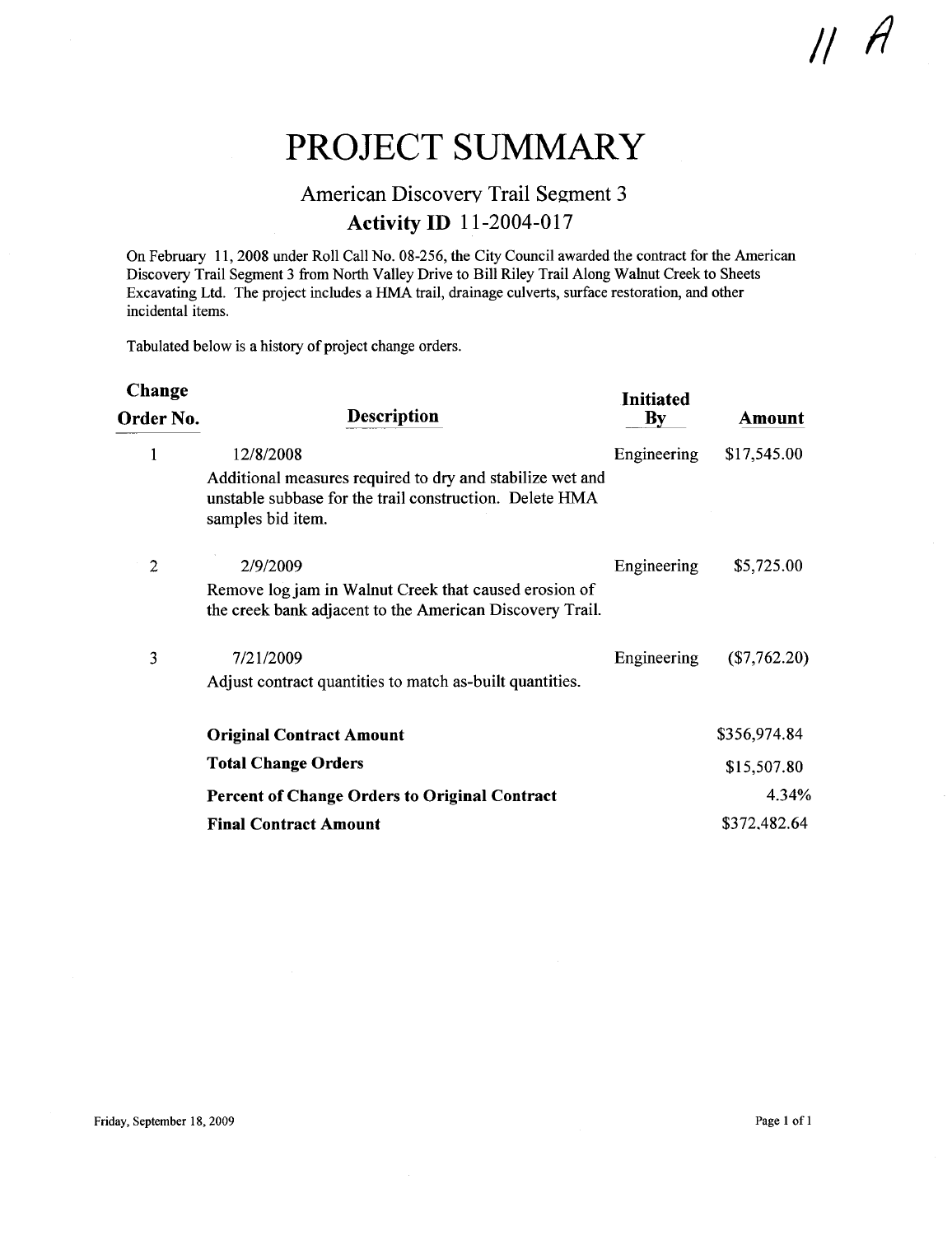October 12, 2009



### AGENDA HEADING:

Accepting completed construction and approving final payment for the American Discovery Trail Segment3 from North Valley Drive to Bill Riley Trail along Walnut Creek, Sheets Excavating, Ltd..

### SYNOPSIS:

Approve the Jurisdictional Engineer's Certification of Completion, accept construction of said improvement, and authorize final payment to the contractor.

### FISCAL IMPACT:

Amount: \$372,482.64 As-Built Contract Cost

Funding Source: 2009-2010 CIP, Page Park-22, Recreation Trails, PKS045, Various Funding, Being: \$286,405.31 - 80% of Division 1 construction cost of \$358,006.64 from Federal STP Grant (Roll Call No. o 1-2 I 13 - \$773,000 max total for trail Segments I and 3); and \$86,077.33 - City G.O. Bonds for 20% of Division I construction cost and I 00% of Division 2 construction cost.

### CERTIFICATION OF COMPLETION:

On February I I, 2008, under Roll Call No. 08-257, the City Council awarded a contract to Sheets Excavating, Ltd., Charles Sheets, President, 122 Hillcrest Ridge, Montezuma, IA 50171-3760 for the construction of the following improvement:

American Discovery Trail Segment 3 from North Valley Drive to Bil Riley Trail along Walnut Creek, I 1-2004-0 I 7

The improvement includes construction of a 10 foot wide hot mix asphalt trail 6.0 inches thick, earthwork, clearing and grubbing, culverts, and other incidental items; in accordance with the contract documents, including Plan File Nos. 479-0971130, on the American Discovery Trail from the existing American Discovery Trail at North Valley Drive north of Walnut Creek to the Bill Riley Trail south of the existing railroad crossing

I hereby certify that the construction of said American Discovery Trail Segment 3 from North Valley Drive to Bill Riley Trail along Walnut Creek, Activity ID 11-2004-017, has been completed in substantial compliance with the terms of said contract, and I hereby recommend that the work be accepted. The work commenced on May 15, 2008, and was completed on August 5, 2009.

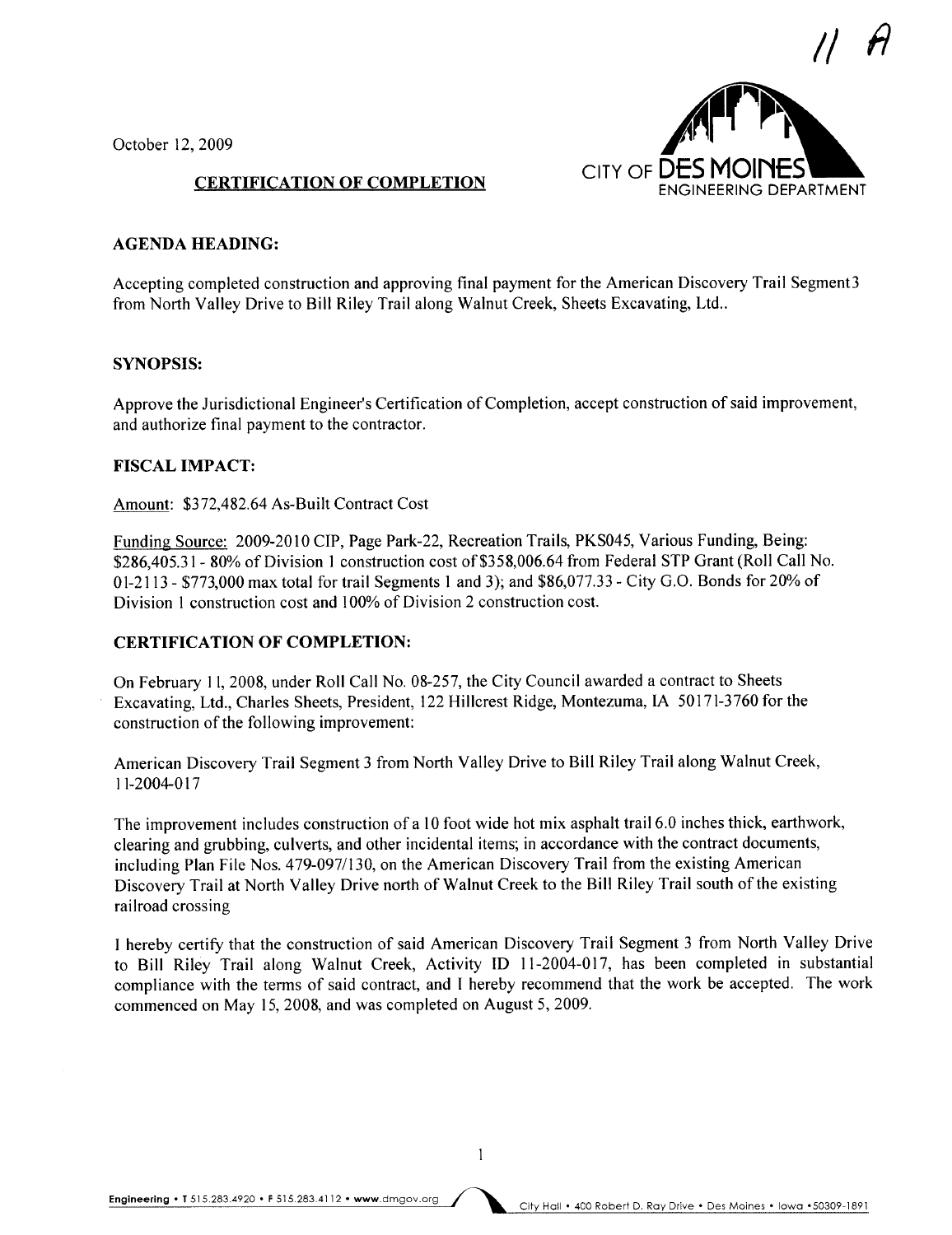I further certify that \$372,482.64 is the total cost of said improvement, of which \$360,858.35 has been paid the Contractor and \$449.81 is now due and is hereby approved as final partial payment for the above project, the remaining balance of \$11,174.48 is to be paid at the end of thirty days, with funds retained for unresolved claims on fie in accordance with Iowa Code chapter 573. The amount of completed work is shown on the attached Estimate of Construction Completed.

Ge & Brewer

Jeb E. Brewer, P.E. Des Moines City Engineer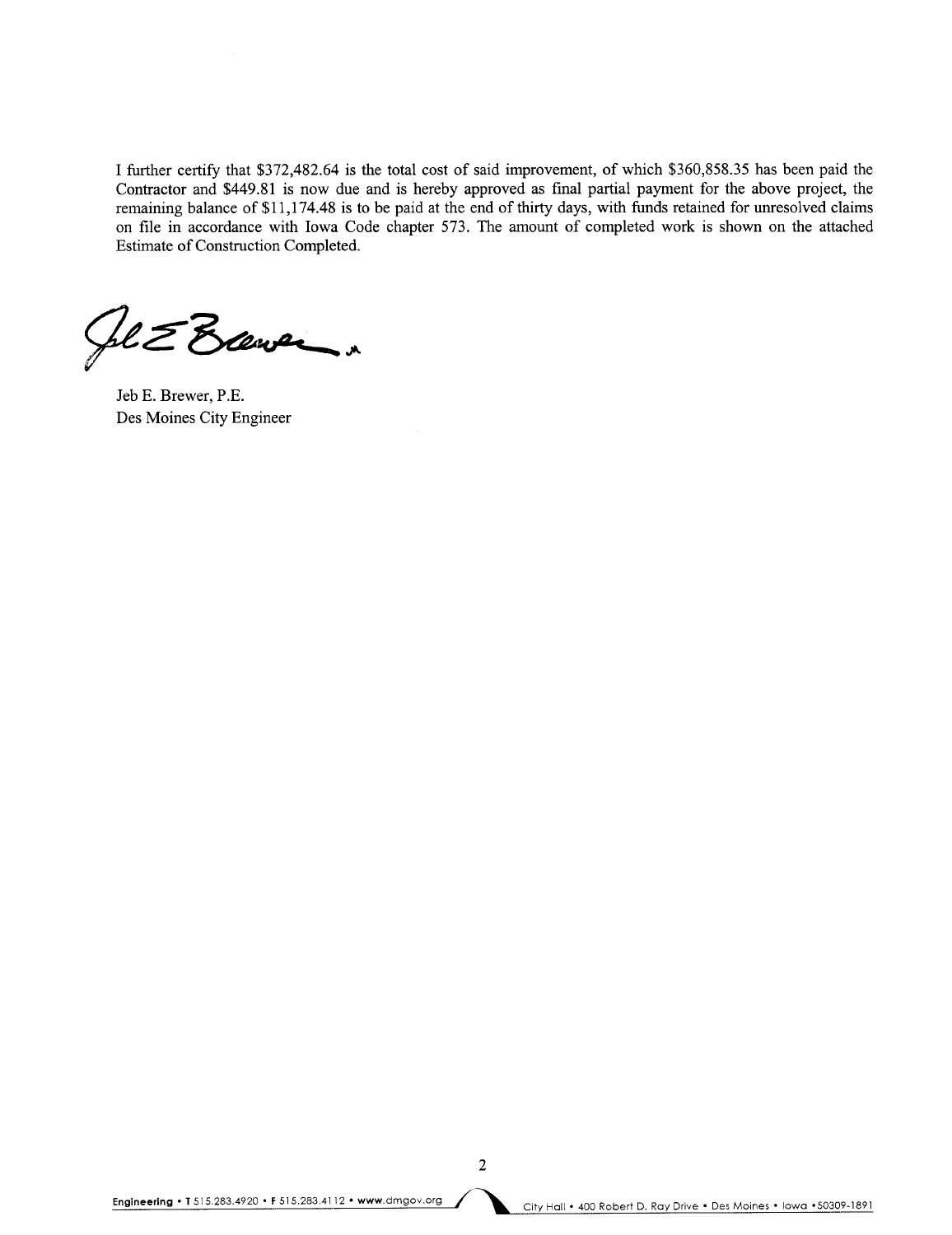DEPARTMENT OF ENGINEERING CITY OF DES MOINES, IA. PROJECT: American Discovery Trail Segment 3

# ESTIMATE OF CONSTRUCTION COMPLETED FOR WORK DONE FROM 1/01/09 TO 06/01/09<br>FINAL PAYMENT (PAYMENT NO. 8)

ACTIVITY ID 11-2004-017 PROJECT NO. STP-ES-1945(705)--81-77 DATE: 7/28/09

FINAL PAYMENT (PAYMENT NO. 8)

|          | <b>CONTRACTOR: Sheets Excavating, Ltd</b>                     |              |                  |                   |             |                   |              |
|----------|---------------------------------------------------------------|--------------|------------------|-------------------|-------------|-------------------|--------------|
|          |                                                               |              |                  | UNITS             |             |                   |              |
| LINE NO. | DESCRIPTION                                                   | UNIT         |                  | <b>AUTHORIZED</b> | CONSTRUCTED | <b>UNIT PRICE</b> |              |
|          | DIVISION 1: IDOT eligible Items under STP-ES-1945(705)--81-77 |              | <b>ESTIMATED</b> |                   | TO DATE     |                   | TOTAL AMOUNT |
| 0010     | CLEARING AND GRUBBING                                         | ACRE         | 2.500            | 2.600             | 2.600       | \$5,000.00        | \$13,000.00  |
| 0020     | EXCAVATION, CLASS 10 ROADWAY AND BORROW                       | č            | 1990.000         | 1990.000          | 1990.000    | \$11.00           | \$21,890.00  |
| 0030     | MODIFIED SUBBASE                                              | S,           | 635.000          | 679.480           | 679.480     | \$50.00           | \$33,974.00  |
| 0040     | ADJUSTMENT OF FIXTURES                                        | <b>EACH</b>  | 2.000            | 1.000             | 1.000       | \$500.00          | \$500.00     |
| 0050     | HOT MIX ASPHALT PAVEMENT SAMPLES                              | $^{21}$      | 1.000            | 0.000             | 0.000       | \$3,500.00        | \$0.00       |
| 0060     | APRON, CONC, 24"                                              | <b>EACH</b>  | 2.000            | 2.000             | 2.000       | \$550.00          | \$1,100.00   |
| 0070     | APRON, CONC, 36"                                              | <b>EACH</b>  | 4.000            | 4.000             | 4.000       | \$800.00          | \$3,200.00   |
| 080      | APRON, CONC, 60"                                              | <b>EACH</b>  | 2.000            | 2.000             | 2.000       | \$1,750.00        | \$3,500.00   |
| 0090     | APRON, CONC ARCH, 73"X45"                                     | EACH         | 6.000            | 6.000             | 6.000       | \$2,400.00        | \$14,400.00  |
| 0100     | CULV, CONCRDWY PIPE, 24"                                      | E            | 51.600           | 51,600            | 51.600      | \$50.00           | \$2,580.00   |
| 0110     | CULV, CONCRDWY PIPE, 36"                                      | $\mathbb{H}$ | 68.400           | 68.400            | 68.400      | \$75.00           | \$5,130.00   |
| 0120     | CULV, CONCRDWY PIPE, 60"                                      | $E_{\rm I}$  | 25,300           | 25.300            | 25,300      | \$100.00          | \$2,530.00   |
| 0130     | CULV, CONC ARCH ENT PIPE, 73"X45"                             | $\mathbf{L}$ | 118.500          | 118.500           | 118.500     | \$250.00          | \$29,625.00  |
| 0140     | APRON, METAL, 15"                                             | <b>EACH</b>  | 4.000            | 4.000             | 4.000       | \$250.00          | \$1,000.00   |
| 0150     | GATE, OUTLET CONTROL, FLAP, 24"                               | <b>EACH</b>  | 0.000            | 0.000             | 0.000       | \$5,000.00        | \$0.00       |
| 0160     | SEWER PIPE, CORRUGATED METAL STORM, 15 IN.                    | $E_{\rm I}$  | 66.800           | 66.800            | 66.800      | \$35.00           | \$2,338.00   |
| 0170     | SEWER PIPE, CORRUGATED METAL STORM, 24 IN.                    | $\Xi$        | 8.000            | 8.000             | 8.000       | \$70.00           | \$560.00     |
| 0180     | ENGINEERING FABRIC                                            | SS           | 440.000          | 721.440           | 721.440     | \$2.15            | \$1,551.10   |
| 0190     | REVETMENT, CLASS D                                            | TON          | 525.000          | 475.070           | 475.070     | \$40.00           | \$19,002.80  |
| 0200     | REMOVAL OF RECREATIONAL TRAIL                                 | $_{\rm SS}$  | 106.000          | 106.000           | 106.000     | \$15.00           | \$1,590.00   |
| 0210     | RECREATION TRAIL, HMA 6"                                      | $_{\rm SS}$  | 5215.000         | 5163.240          | 5163.240    | \$27.00           | \$139,407.48 |
| 0220     | NAL TRAIL<br>SPECIAL COMPACTION OF SUBGRADE FOR RECREATIO     | <b>STA</b>   | 46.000           | 46.000            | 46.000      | \$125.00          | \$5,750.00   |
| 0230     | FENCE, FIELD, TYPE 47                                         | Ë            | 525.000          | 525.000           | 525,000     | \$4.50            | \$2,362.50   |
| 0240     | GATE, FIELD FENCE, 12'                                        | EACH         | 1.000            | 1.000             | 1.000       | \$450.00          | \$450.00     |
| 0250     | WOOD POSTS FOR TYPE A OR B SIGNS, 4 IN. X 4 IN.               | EF           | 48.000           | 48.000            | 48.000      | \$8.00            | \$384.00     |
| 0260     | TYPE A SIGNS, SHEET ALUMINUM                                  | 55           | 17.240           | 26.240            | 26.240      | \$16.00           | \$419.84     |
| 0270     | TRAFFIC CONTROL                                               | $^{2}$       | 1.000            | 1.000             | 1.000       | \$1,400.00        | \$1,400.00   |
| 0280     | MOBILIZATION                                                  | $^{2}$       | 1.000            | 1.000             | 1.000       | \$21,000.00       | \$21,000.00  |
| 0290     | <b>STEEL POSTS</b>                                            | <b>EACH</b>  | 0.000            | 0.000             | 0.000       | \$145.00          | \$0.00       |
|          |                                                               |              |                  |                   |             |                   |              |

 $II$   $A$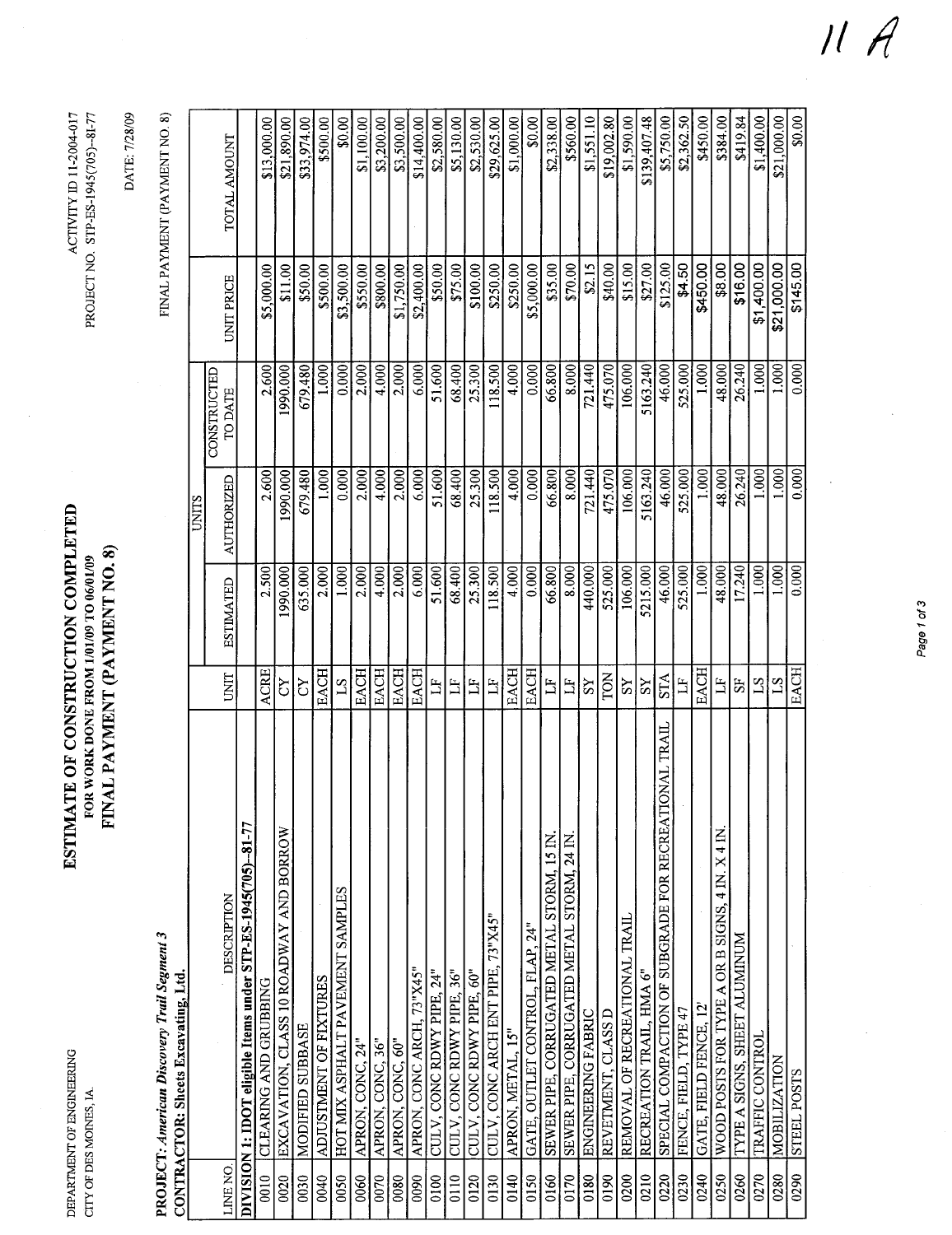|               | PROJECT: American Discovery Trail Segment 3<br>CONTRACTOR: Sheets Excavating, Ltd |              |                      |                   |                                      |                    | FINAL PAYMENT (PAYMENT NO. 8) |
|---------------|-----------------------------------------------------------------------------------|--------------|----------------------|-------------------|--------------------------------------|--------------------|-------------------------------|
|               |                                                                                   |              |                      | <b>UNITS</b>      |                                      |                    |                               |
| LINE NO.      | DESCRIPTION                                                                       | <b>UNIT</b>  | <b>ESTIMATED</b>     | <b>AUTHORIZED</b> | <b>CONSTRUCTED</b><br><b>TO DATE</b> | <b>UNIT PRICE</b>  | TOTAL AMOUNT                  |
| $-0300$       | 3-INCH PVC PIPE                                                                   | $\mathbb{H}$ | 21.000               | 21.000            | 21.000                               | \$20.00            | \$420.00                      |
| 0310          | CEDAR SPLIT RAIL FENCE                                                            | 凸            | 0.000                | 0.000             | 0.000                                | \$20.00            | \$0.00                        |
| 0320          | COMPOST FILTER TUBE SOCK                                                          | H            | 1025.000             | 0.000             | 0.000                                | \$2.50             | \$0.00                        |
| 0330          | REMOVAL OF COMPOST FILTER TUBE SOCK                                               | $\mathbb{H}$ | 1025.000             | 0.000             | 0.000                                | \$1.00             | \$0.00                        |
| 0340          | <b>CLEAN OUT STORM SEWER PIPE</b>                                                 | $^{21}$      | 0.000                | 0.000             | 0.000                                | \$2,000.00         | \$0.00                        |
| 0350          | <b>HEADWALL</b>                                                                   | EACH         | $\overline{0.000}$   | 0.000             | 0.000                                | \$4,750.00         | \$0.00                        |
| 0360          | MULCHING                                                                          | <b>ACRE</b>  | 1.500                | 1.500             | 1.500                                | \$350.00           | \$525.00                      |
| 0370          | COMPOST                                                                           | <b>ACRE</b>  | 0.030                | 0.000             | 0.000                                | \$20,000.00        | \$0.00                        |
| 0380          | SEEDING AND FERTILIZING (URBAN)                                                   | <b>ACRE</b>  | 1.500                | 1.500             | 1.500                                | \$1,200.00         | \$1,800.00                    |
| 0390          | TURF REINFORCED MAT                                                               | SQ           | 13.500               | 0.000             | 0.000                                | \$120.00           | \$0.00                        |
| 1.01          | FLY ASH STABILIZATION                                                             | $\Sigma$     | $\circ$              | 115.000           | 115.000                              | $\frac{1}{183.00}$ | \$21,045.00                   |
| 2.01          | EMBANKMENT-IN-PLACE                                                               | <b>S</b>     | $\circ$              | 100.000           | 100.000                              | \$5.00             | \$500.00                      |
| 2.02          | REVETMENT, SPECIAL                                                                | TON          | $\bullet$            | 91.440            | 91.440                               | \$43.00            | \$3,931.92                    |
| 2.03          | SAFETY CLOSURE                                                                    | EACH         | $\circ$              | 2.000             | 2.000                                | \$180.00           | \$360.00                      |
| 2.04          | REMOVAL OF LOG JAM                                                                | <b>DAY</b>   | $\circ$              | 3.000             | 3.000                                | \$260.00           | \$780.00                      |
|               | SUBTOTAL DIVISION                                                                 | 1: IDOT      | eligible Items under | STP-ES-1945(705)  | $17 - 18 - 1$                        | \$358,006.64       |                               |
|               | DIVISION 2: IDOT ineligible Items under STP-ES-1945(705)--81-77                   |              |                      |                   |                                      |                    |                               |
| 0010          | CLEARING AND GRUBBING                                                             | <b>ACRE</b>  | 0.000                | 0.000             | 0.000                                | \$5,000.00         | \$0.00                        |
| 0020          | EXCAVATION, CLASS 10 ROADWAY AND BORROW                                           | čY           | 0.000                | 0.000             | 0.000                                | \$11.00            | \$0.00                        |
| 0030          | MODIFIED SUBBASE                                                                  | <b>ZC</b>    | 0.000                | 0.000             | 0.000                                | \$50.00            | \$0.00                        |
| 0040          | ADJUSTMENT OF FIXTURES                                                            | <b>EACH</b>  | 0.000                | 0.000             | 0.000                                | \$500.00           | \$0.00                        |
| 0050          | HOT MIX ASPHALT PAVEMENT SAMPLES                                                  | 21           | 0.000                | 0.000             | 0.000                                | \$3,500.00         | \$0.00                        |
| 0060          | APRON, CONC, 24"                                                                  | <b>EACH</b>  | 0.000                | 0.000             | 0.000                                | \$550.00           | \$0.00                        |
| 0070          | APRON, CONC, 36"                                                                  | EACH         | 0.000                | 0.000             | 0.000                                | \$800.00           | \$0.00                        |
| 080           | APRON, CONC, 60"                                                                  | EACH         | 0.000                | 0.000             | 0.000                                | \$1,750.00         | $\frac{$0.00}{2}$             |
| $\frac{1}{2}$ | APRON, CONC ARCH, 73"X45"                                                         | <b>EACH</b>  | 0.000                | 0.000             | 0.000                                | \$2,400.00         | \$0.00                        |
| 0100          | CULV, CONCRDWY PIPE, 24"                                                          | $\mathbb{H}$ | $\overline{0.000}$   | 0.000             | $\overline{0.000}$                   | \$50.00            | $\frac{1}{2}$                 |
| 0110          | CULV, CONCRDWY PIPE, 36"                                                          | $\mathbb{H}$ | 0.000                | 0.000             | 0.000                                | \$75.00            | \$0.00                        |
| 0120          | CULV, CONCRDWY PIPE, 60"                                                          | $\Xi$        | 0.000                | 0.000             | 0.000                                | \$100.00           | \$0.00                        |
| 0130          | CULV, CONC ARCH ENT PIPE, 73"X45"                                                 | $\Xi$        | 0.000                | 0.000             | 0.000                                | \$250.00           | \$0.00                        |
| 0140          | APRON, METAL, 15"                                                                 | <b>EACH</b>  | 0.000                | 0.000             | 0.000                                | \$250.00           | \$0.00                        |
| 0150          | GATE, OUTLET CONTROL, FLAP, 24"                                                   | <b>EACH</b>  | 1.000                | 1.000             | 1.000                                | \$5,000.00         | \$5,000.00                    |
| 0160          | SEWER PIPE, CORRUGATED METAL STORM, 15 IN.                                        | E            | 0.000                | 0.000             | 0.000                                | \$35.00            | \$0.00                        |
| 0170          | SEWER PIPE, CORRUGATED METAL STORM, 24 IN.                                        | Ë            | 0.000                | 0.000             | 0.000                                | \$70.00            | \$0.00                        |
| 0180          | ENGINEERING FABRIC                                                                | SS           | 0.000                | 0.000             | 0.000                                | \$2.15             | \$0.00                        |
| 0190          | REVETMENT, CLASS D                                                                | FON          | 0.000                | 0.000             | 0.000                                | \$40.00            | $rac{1}{20.00}$               |
| 0200          | REMOVAL OF RECREATIONAL TRAIL                                                     | SS           | 0.000                | 0.000             | 0.000                                | \$15.00            | 60.00                         |

Page 2 of 3 Page 2 of 3

 $\ddot{\cdot}$  $\mathbf{f}$ j